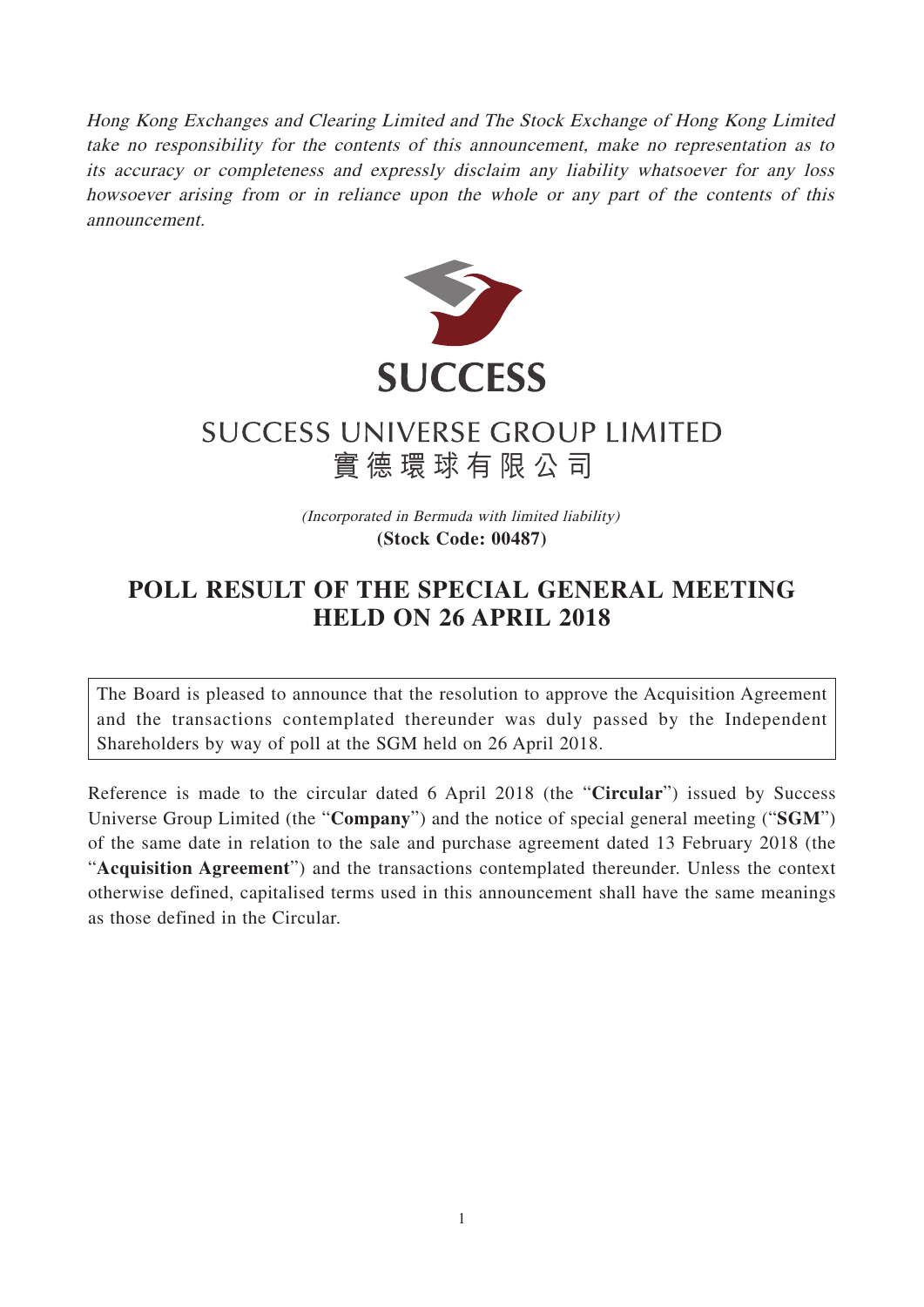## **POLL RESULT OF THE SGM**

The Board is pleased to announce that the ordinary resolution to approve the Acquisition Agreement and the transactions contemplated thereunder as set out in the notice of SGM ("**Resolution**") was duly passed by the Independent Shareholders by way of poll at the SGM held on 26 April 2018.

As at the date of the SGM, the total number of issued Shares was 4,926,491,196. Mr. Yeung and his associates, holding 2,566,557,462 Shares, representing approximately 52.10% of the issued Shares as at the date of the SGM, were required under the Listing Rules to abstain from voting on the Resolution at the SGM. There was no Share entitling the Shareholders to attend and abstain from voting in favour of the Resolution at the SGM as set out in Rule 13.40 of the Listing Rules. No Shareholder has stated his/her/its intention in the Circular to abstain from voting on or to vote against the Resolution at the SGM. Accordingly, the total number of Shares entitling the Independent Shareholders to attend and vote on the Resolution at the SGM was 2,359,933,734 Shares, representing approximately 47.90% of the issued Shares as at the date of the SGM. A total of 2,003,360,979 Shares were voted for the Resolution and there was no Share voted against the Resolution at the SGM. Due to an inadvertent error, part of the Shares beneficially owned by Mr. Yeung and his associates, being 401,544,500 Shares held in the Central Clearing and Settlement System, have voted for the Resolution but these votes have not been counted pursuant to the bye-laws of the Company. The result of the poll at the SGM in respect of the Resolution is set out as follows:

| <b>Resolution</b> (Notel)                                                             | <b>Number of Shares</b><br>represented by votes of the<br><b>Independent Shareholders</b><br>(approximate % based<br>on total number of<br>votes cast) $(Note 2)$ |                     |
|---------------------------------------------------------------------------------------|-------------------------------------------------------------------------------------------------------------------------------------------------------------------|---------------------|
|                                                                                       | <b>For</b>                                                                                                                                                        | <b>Against</b>      |
| To approve the Acquisition Agreement and the transactions<br>contemplated thereunder. | 1,601,816,479<br>$(100\%)$                                                                                                                                        | $\theta$<br>$(0\%)$ |

Notes:

- 1. The full text of the Resolution was set out in the notice of SGM dated 6 April 2018.
- 2. The number of votes and percentage of voting Shares are based on the total number of the issued Shares held by the Independent Shareholders present at the SGM in person or by proxy.